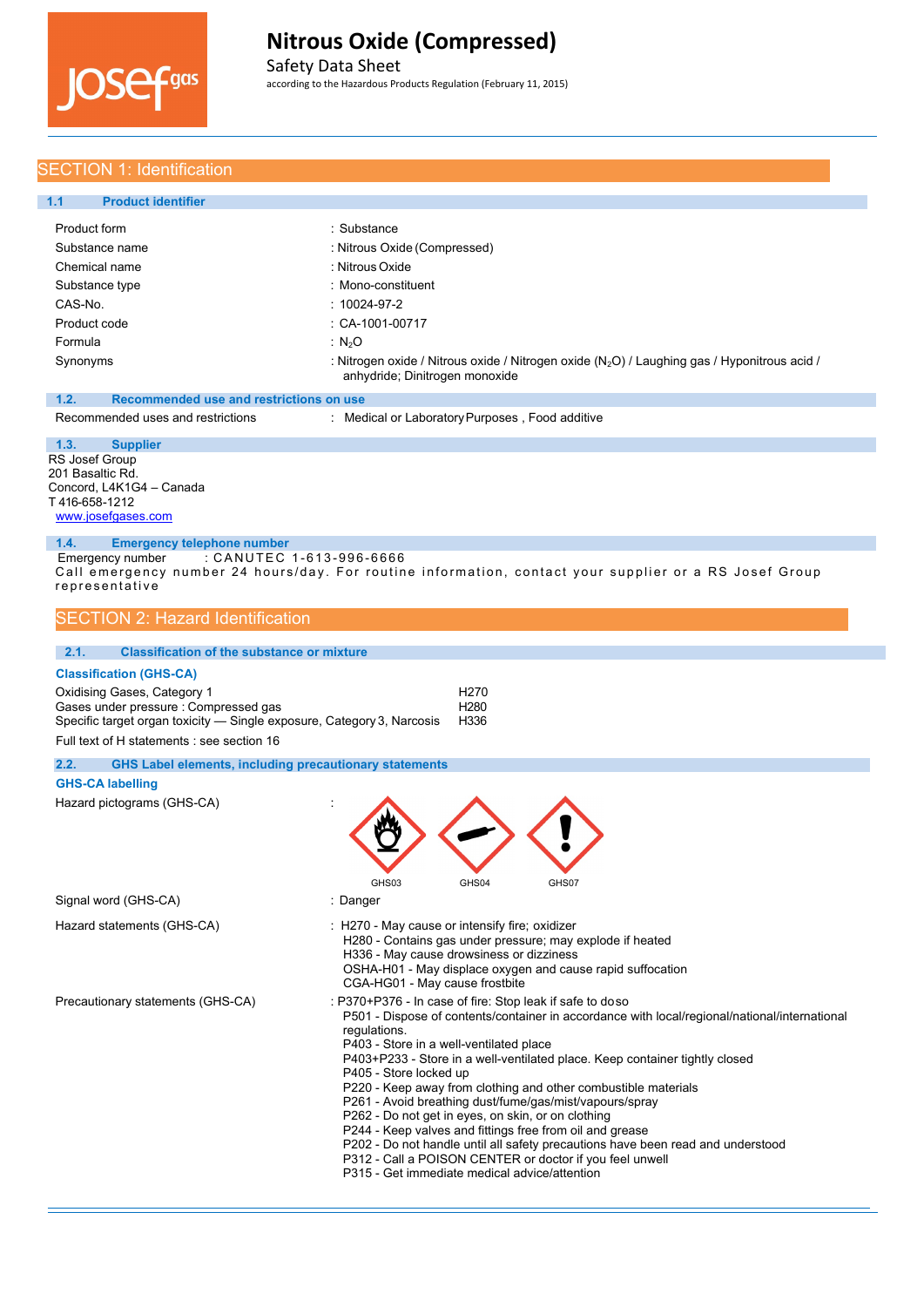

SECTION

# **Nitrous Oxide (Compressed)**

### Safety Data Sheet

according to the Hazardous Products Regulation (February 11, 2015)

|                                                   |                                 | P271 - Use only outdoors or in a well-ventilated area<br>P304+P340 - IF INHALED: Remove person to fresh air and keep comfortable for breathing<br>$P302 - IF ON SKIN$<br>P336+P315 - Thaw frosted parts with lukewarm water. Do not rub affected area<br>CGA-PG02 - Protect from sunlight when ambient temperature exceeds 52 °C/125 °F<br>CGA-PG05 - Use a back flow preventive device in the piping<br>CGA-PG06 - Close valve after each use and when empty<br>CGA-PG10 - Use only with equipment rated for cylinder pressure<br>CGA-PG14 - Approach suspected leak area with caution<br>CGA-PG20 - Use only with equipment of compatible materials of construction and rated for<br>cylinder pressure<br>CGA-PG21 - Open valve slowly<br>CGA-PG22 - Use only with equipment cleaned for oxygen service |  |
|---------------------------------------------------|---------------------------------|-----------------------------------------------------------------------------------------------------------------------------------------------------------------------------------------------------------------------------------------------------------------------------------------------------------------------------------------------------------------------------------------------------------------------------------------------------------------------------------------------------------------------------------------------------------------------------------------------------------------------------------------------------------------------------------------------------------------------------------------------------------------------------------------------------------|--|
| 2.3.                                              | <b>Other hazards</b>            |                                                                                                                                                                                                                                                                                                                                                                                                                                                                                                                                                                                                                                                                                                                                                                                                           |  |
| No additional information available               |                                 |                                                                                                                                                                                                                                                                                                                                                                                                                                                                                                                                                                                                                                                                                                                                                                                                           |  |
| 2.4.                                              | Unknown acute toxicity (GHS-CA) |                                                                                                                                                                                                                                                                                                                                                                                                                                                                                                                                                                                                                                                                                                                                                                                                           |  |
| No data available                                 |                                 |                                                                                                                                                                                                                                                                                                                                                                                                                                                                                                                                                                                                                                                                                                                                                                                                           |  |
| SECTION 3: Composition/information on ingredients |                                 |                                                                                                                                                                                                                                                                                                                                                                                                                                                                                                                                                                                                                                                                                                                                                                                                           |  |

| 3.1.           | <b>Substances</b> |                               |                           |      |                                |
|----------------|-------------------|-------------------------------|---------------------------|------|--------------------------------|
| Substance type |                   | : Mono-constituent            |                           |      |                                |
| Name           |                   | : Nitrous Oxide (Compressed)  |                           |      |                                |
| CAS-No.        |                   | $: 10024 - 97 - 2$            |                           |      |                                |
| <b>Name</b>    |                   | <b>Chemical name/Synonyms</b> | <b>Product identifier</b> | $\%$ | <b>Classification (GHS-CA)</b> |
| Nitrous oxide  |                   |                               |                           |      |                                |

### SECTION 4:First Aid Measures

| 4.1.<br><b>Description of first aid measures</b>                        |                                                                                                                                                      |
|-------------------------------------------------------------------------|------------------------------------------------------------------------------------------------------------------------------------------------------|
| First-aid measures after inhalation                                     | : Remove victim to fresh air and keep at rest in a position comfortable for breathing. If you feel<br>unwell, seek medical advice.                   |
| First-aid measures after skin contact                                   | : Thaw frosted parts with lukewarm water. Do not rub affected area. Get immediate medical<br>advice/attention.                                       |
| First-aid measures after eye contact                                    | : Rinse cautiously with water for several minutes. Remove contact lenses, if present and easy to<br>do. Continue rinsing. Consult an eye specialist. |
| First-aid measures after ingestion                                      | : Ingestion is not considered a potential route of exposure.                                                                                         |
| 4.2.<br>Most important symptoms and effects (acute and delayed)         |                                                                                                                                                      |
| Symptoms/effects after inhalation                                       | : May displace oxygen and cause rapid suffocation. May cause drowsiness or dizziness.                                                                |
| Symptoms/effects after skin contact                                     | : Contact with the liquefied gas may cause frostbite.                                                                                                |
| Symptoms/effects after eye contact                                      | : Contact with the product may cause cold burns or frostbite.                                                                                        |
| Symptoms/effects after ingestion                                        | : Ingestion is not considered a potential route of exposure.                                                                                         |
| Symptoms/effects upon intravenous<br>administration                     | : Not known.                                                                                                                                         |
| Chronic symptoms                                                        | : None known.                                                                                                                                        |
| Most important symptoms and effects, both<br>acute and delayed          | : Refer to section 11.                                                                                                                               |
| 4.3.<br>Immediate medical attention and special treatment, if necessary |                                                                                                                                                      |

Other medical advice or treatment : If breathing is difficult, give oxygen. Obtain medical attention if breathing difficulty persists.

### SECTION 5: Fire-fighting measures

### **5.1. Suitable extinguishing media**

Suitable extinguishing media : Use extinguishing media appropriate for surroundingfire.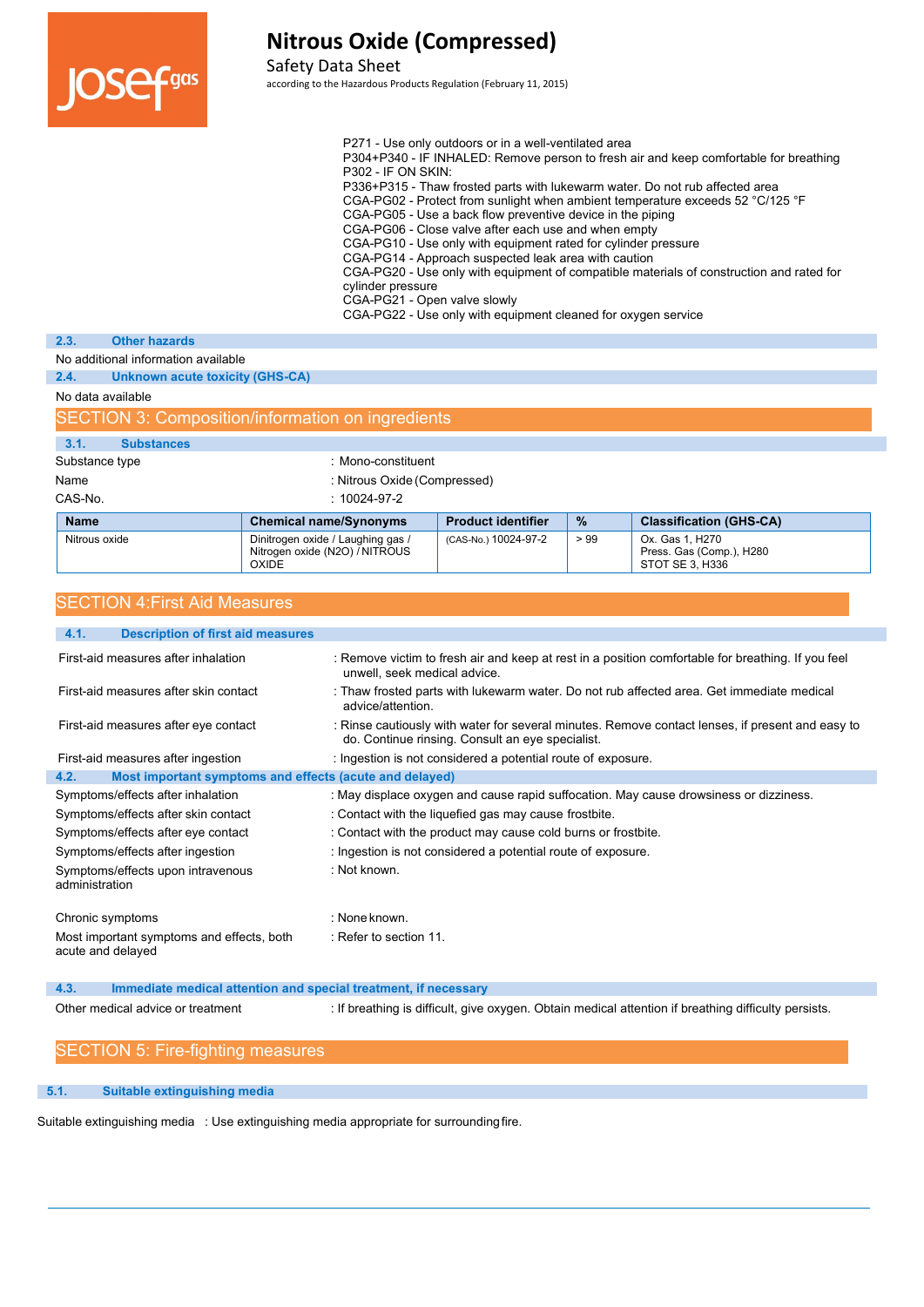

Safety Data Sheet

according to the Hazardous Products Regulation (February 11, 2015)

| 5.2.<br><b>Unsuitable extinguishing media</b>                                       |                                                                                                                                                                                                                                                                                                                                                                                                                                                                                                                                                                                                                               |
|-------------------------------------------------------------------------------------|-------------------------------------------------------------------------------------------------------------------------------------------------------------------------------------------------------------------------------------------------------------------------------------------------------------------------------------------------------------------------------------------------------------------------------------------------------------------------------------------------------------------------------------------------------------------------------------------------------------------------------|
| Unsuitable extinguishing media                                                      | : Do not use water jet to extinguish.                                                                                                                                                                                                                                                                                                                                                                                                                                                                                                                                                                                         |
| 5.3.<br>Specific hazards arising from the hazardous product                         |                                                                                                                                                                                                                                                                                                                                                                                                                                                                                                                                                                                                                               |
| Fire hazard                                                                         | : The product is not flammable.                                                                                                                                                                                                                                                                                                                                                                                                                                                                                                                                                                                               |
| <b>Explosion hazard</b>                                                             | : Product is not explosive. Heat may build pressure, rupturing closed containers, spreading fire<br>and increasing risk of burns and injuries.                                                                                                                                                                                                                                                                                                                                                                                                                                                                                |
| Hazardous combustion products                                                       | : None known                                                                                                                                                                                                                                                                                                                                                                                                                                                                                                                                                                                                                  |
| 5.4.<br>Special protective equipment and precautions for fire-fighters              |                                                                                                                                                                                                                                                                                                                                                                                                                                                                                                                                                                                                                               |
| Firefighting instructions                                                           | : In case of fire: Evacuate area. Fight fire remotely due to the risk of explosion. Use water spray<br>or fog for cooling exposed containers. Exercise caution when fighting any chemical fire.<br>Exposure to fire may cause containers to rupture/explode.                                                                                                                                                                                                                                                                                                                                                                  |
| Protection during firefighting                                                      | : Standard protective clothing and equipment (e.g, Self Contained Breathing Apparatus) for fire<br>fighters. Do not enter fire area without proper protective equipment, including respiratory<br>protection.                                                                                                                                                                                                                                                                                                                                                                                                                 |
| <b>SECTION 6: Accidental release measures</b>                                       |                                                                                                                                                                                                                                                                                                                                                                                                                                                                                                                                                                                                                               |
|                                                                                     |                                                                                                                                                                                                                                                                                                                                                                                                                                                                                                                                                                                                                               |
| 6.1.                                                                                | Personal precautions, protective equipment and emergency procedures<br>: Ensure adequate ventilation.                                                                                                                                                                                                                                                                                                                                                                                                                                                                                                                         |
| General measures                                                                    |                                                                                                                                                                                                                                                                                                                                                                                                                                                                                                                                                                                                                               |
| Personal Precautions, Protective Equipment<br>and Emergency Procedures              | : EVACUATE ALL PERSONNEL FROM AFFECTED AREA. Use appropriate protective<br>equipment. If leak is on user's equipment, be certain to purge piping before attempting repairs.<br>If leak is on a container or container valve contact the closest Air Liquide Canada location.                                                                                                                                                                                                                                                                                                                                                  |
| 6.2.<br>Methods and materials for containment and cleaning up                       |                                                                                                                                                                                                                                                                                                                                                                                                                                                                                                                                                                                                                               |
| For containment                                                                     | : Try to stop release if without risk.                                                                                                                                                                                                                                                                                                                                                                                                                                                                                                                                                                                        |
| Methods for cleaning up                                                             | : Dispose of contents/container in accordance with local/regional/national/international<br>regulations.                                                                                                                                                                                                                                                                                                                                                                                                                                                                                                                      |
| Methods and material for containment and<br>cleaning up                             | : None.                                                                                                                                                                                                                                                                                                                                                                                                                                                                                                                                                                                                                       |
| <b>Reference to other sections</b><br>6.3.                                          |                                                                                                                                                                                                                                                                                                                                                                                                                                                                                                                                                                                                                               |
| For further information refer to section 8: "Exposure controls/personal protection" |                                                                                                                                                                                                                                                                                                                                                                                                                                                                                                                                                                                                                               |
| <b>SECTION 7: Handling and storage</b>                                              |                                                                                                                                                                                                                                                                                                                                                                                                                                                                                                                                                                                                                               |
| 7.1.<br><b>Precautions for safe handling</b>                                        |                                                                                                                                                                                                                                                                                                                                                                                                                                                                                                                                                                                                                               |
| Precautions for safe handling                                                       | : Do not handle until all safety precautions have been read and understood. Use only outdoors or<br>in a well-ventilated area.                                                                                                                                                                                                                                                                                                                                                                                                                                                                                                |
| Hygiene measures                                                                    | : Do not eat, drink or smoke when using this product.                                                                                                                                                                                                                                                                                                                                                                                                                                                                                                                                                                         |
| Additional hazards when processed                                                   | : Pressurized container: Do not pierce or burn, even after use. Use only with equipment rated for<br>cylinder pressure.                                                                                                                                                                                                                                                                                                                                                                                                                                                                                                       |
| 7.2.<br>Conditions for safe storage, including any incompatibilities                |                                                                                                                                                                                                                                                                                                                                                                                                                                                                                                                                                                                                                               |
| Technical measures                                                                  | : Comply with applicable regulations.                                                                                                                                                                                                                                                                                                                                                                                                                                                                                                                                                                                         |
| Storage conditions                                                                  | : Store locked up. Do not expose to temperatures exceeding 52 °C/ 125 °F. Keep container<br>closed when not in use. Protect cylinders from physical damage; do not drag, roll, slide or drop.<br>Store in well ventilated area.                                                                                                                                                                                                                                                                                                                                                                                               |
| Incompatible products                                                               | : None known.                                                                                                                                                                                                                                                                                                                                                                                                                                                                                                                                                                                                                 |
| Incompatible materials                                                              | : Flammable materials. Reducing agents. Combustible materials.                                                                                                                                                                                                                                                                                                                                                                                                                                                                                                                                                                |
| Conditions for safe storage, including any<br>incompatibilities                     | : Observe all regulations and local requirements regarding storage of containers. Containers<br>should not be stored in conditions likely to encourage corrosion. Container valve guards or<br>caps should be in place. Containers should be stored in the vertical position and properly<br>secured to prevent them from falling over. Stored containers should be periodically checked for<br>general condition and leakage. Keep container below 50°C in a well ventilated place. Store<br>containers in location free from fire risk and away from sources of heat and ignition. Keep away<br>from combustible materials. |

# SECTION 8: Exposure controls/personal protection

**8.1. Control parameters**

| Nitrous oxide (10024-97-2) |                             |                     |
|----------------------------|-----------------------------|---------------------|
| USA - ACGIH                | ACGIH TWA (ppm)             | 50 ppm              |
| Canada (Quebec)            | $VEMP$ (mg/m <sup>3</sup> ) | $90 \text{ mg/m}^3$ |
| Canada (Quebec)            | VEMP (ppm)                  | 50 ppm              |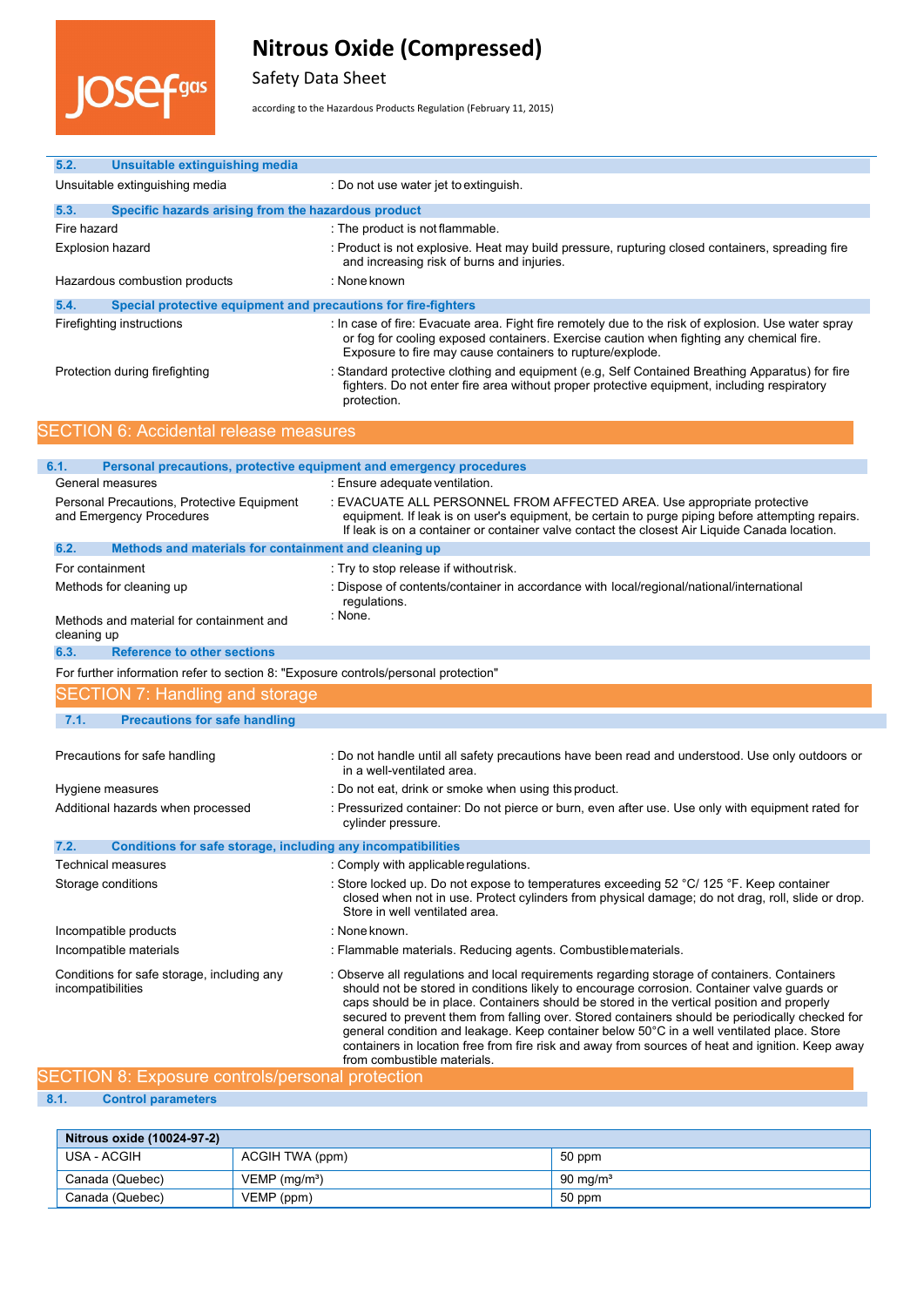

Safety Data Sheet

according to the Hazardous Products Regulation (February 11, 2015)

| Nitrous oxide (10024-97-2)                      |                              |                     |
|-------------------------------------------------|------------------------------|---------------------|
| Alberta                                         | OEL TWA (mg/m <sup>3</sup> ) | 90 mg/ $m3$         |
| Alberta                                         | OEL TWA (ppm)                | 50 ppm              |
| <b>British Columbia</b>                         | OEL TWA (ppm)                | 25 ppm              |
| Manitoba                                        | OEL TWA (ppm)                | 50 ppm              |
| <b>New Brunswick</b>                            | OEL TWA (mg/m <sup>3</sup> ) | 90 mg/ $m3$         |
| <b>New Brunswick</b>                            | OEL TWA (ppm)                | 50 ppm              |
| Newfoundland & Labrador                         | OEL TWA (ppm)                | 50 ppm              |
| Nova Scotia                                     | OEL TWA (ppm)                | 50 ppm              |
| Nunavut                                         | OEL STEL (ppm)               | 75 ppm              |
| Nunavut                                         | OEL TWA (ppm)                | 50 ppm              |
| <b>Northwest Territories</b>                    | OEL STEL (ppm)               | 75 ppm              |
| <b>Northwest Territories</b>                    | OEL TWA (ppm)                | 50 ppm              |
| Ontario                                         | OEL TWA (mg/m <sup>3</sup> ) | $45 \text{ mg/m}^3$ |
| Ontario                                         | OEL TWA (ppm)                | 25 ppm              |
| <b>Prince Edward Island</b>                     | OEL TWA (ppm)                | 50 ppm              |
| Saskatchewan                                    | OEL STEL (ppm)               | 75 ppm              |
| Saskatchewan                                    | OEL TWA (ppm)                | 50 ppm              |
| 8.2.<br><b>Appropriate engineering controls</b> |                              |                     |

Appropriate engineering controls : Ensure exposure is below occupational exposure limits (where available). Provide adequate general and local exhaust ventilation. Systems under pressure should be regularly checked for leakages. Oxygen detectors should be used when asphyxiating gases may be released. Consider the use of a work permit system e.g. for maintenance activities.

Environmental exposure controls : Refer to local regulations for restriction of emissions to the atmosphere. See section 13 for specific methods for waste gas treatment.

#### **8.3. Individual protection measures/Personal protective equipment**

#### **Personal protective equipment:**

Gloves. Safety glasses. Protective clothing. Safety shoes.

#### **Hand protection:**

Wear working gloves when handling gas containers.

#### **Eye protection:**

Wear safety glasses with side shields.

#### **Skin and body protection:**

Wear suitable protective clothing, e.g. lab coats, coveralls or flame resistant clothing.

### **Respiratory protection:**

None necessary during routine operations.



#### **Thermal hazard protection:**

None necessary.

#### **Other information:**

Wear safety shoes while handling containers.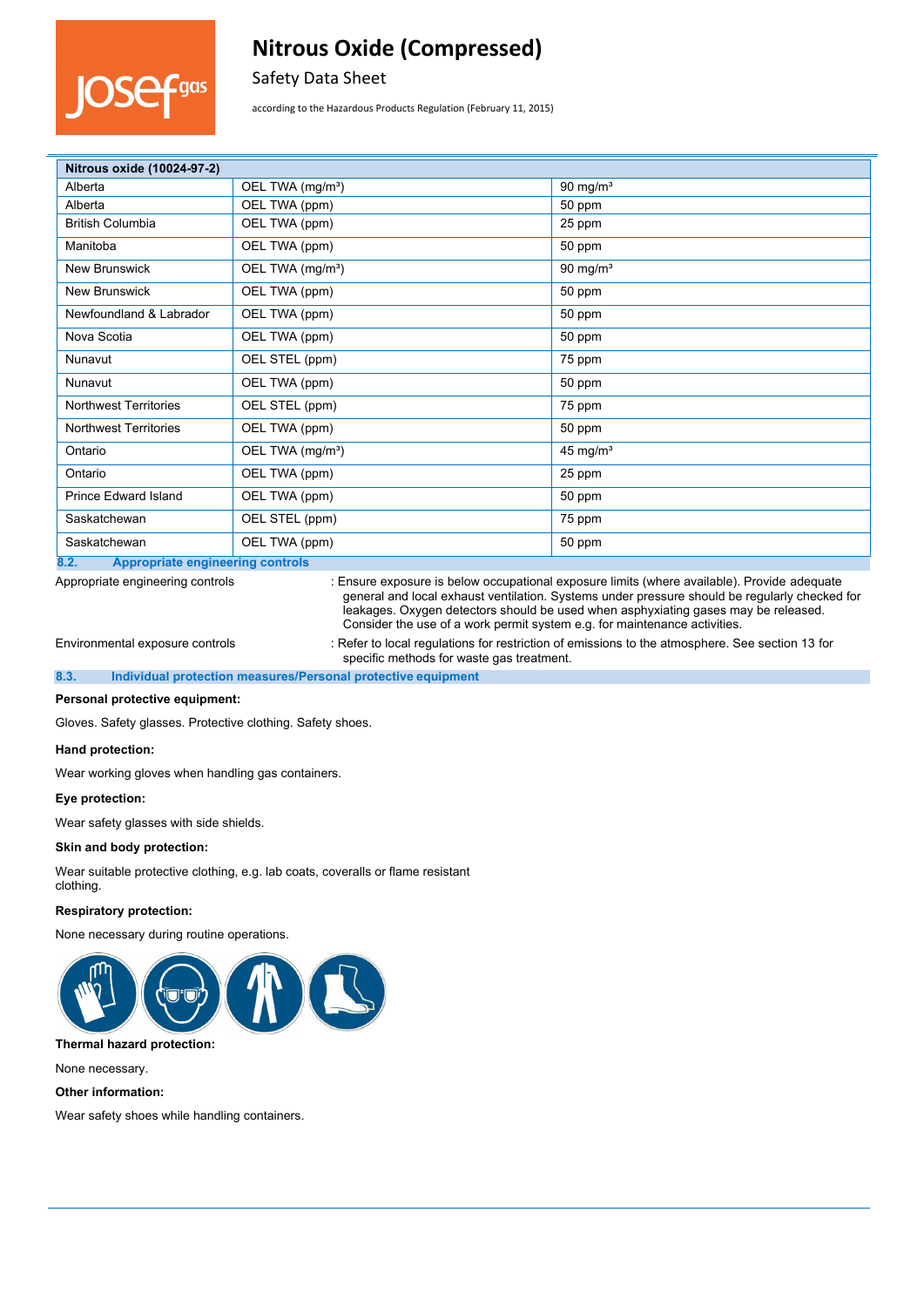

Safety Data Sheet

according to the Hazardous Products Regulation (February 11, 2015)

# SECTION 9: Physical and chemical properties

### **9.1. Information on basic physical and chemical properties**

| Physical state                             | : Gas                                                                                                      |
|--------------------------------------------|------------------------------------------------------------------------------------------------------------|
| Appearance                                 | : Clear, colorless gas.                                                                                    |
| Colour                                     | : Colourless                                                                                               |
| Odour                                      | : Slightly sweet                                                                                           |
| Odour threshold                            | : No data available                                                                                        |
| pH                                         | No data available                                                                                          |
| Relative evaporation rate (butylacetate=1) | : No data available                                                                                        |
| Relative evaporation rate (ether=1)        | : No data available                                                                                        |
| Molecular mass                             | : 44.013 g/mol                                                                                             |
| Melting point                              | $-90.81 °C$                                                                                                |
| Freezing point                             | $-90.81^{\circ}$ C                                                                                         |
| Boiling point                              | -87.45 °C                                                                                                  |
| Flash point                                | : No data available                                                                                        |
| Critical temperature                       | : 37.45 $^{\circ}$ C                                                                                       |
| Auto-ignition temperature                  | No data available                                                                                          |
| Decomposition temperature                  | No data available                                                                                          |
| Flammability (solid, gas)                  | : See Section 2.1 and 2.2<br>Non flammable, May cause or intensify fire; oxidizer                          |
| Vapour pressure                            | : 30350.983591357 mbar                                                                                     |
| Vapour pressure at 50 °C                   | : No data available                                                                                        |
| Critical pressure                          | : 7255 kPa                                                                                                 |
| Relative vapour density at 20 °C           | : 1.53                                                                                                     |
| Relative density                           | : 1.2                                                                                                      |
| Density                                    | : 1.977 g/l                                                                                                |
| Relative gas density                       | : 1.5                                                                                                      |
| Solubility                                 | : Water: 0.1%                                                                                              |
| Log Pow                                    | : Not applicable for gas mixtures.<br>Not applicable for gas mixtures.                                     |
| Viscosity, kinematic                       | Not applicable.<br>÷                                                                                       |
| Viscosity, dynamic                         | Not applicable.                                                                                            |
| Explosive properties                       | Not flammable.                                                                                             |
| Oxidising properties                       | : Not combustible but enhances combustion of other substances. May intensify fire. Oxidizer.               |
| <b>Explosive limits</b>                    | : Not applicable - not flammable                                                                           |
| Ci                                         | : 0.6                                                                                                      |
| 9.2.<br><b>Other information</b>           |                                                                                                            |
| Gas group                                  | : Compressed gas                                                                                           |
| Additional information                     | : Gas/vapour heavier than air. May accumulate in confined spaces, particularly at or below<br>ground level |

| <b>SECTION 10: Stability and reactivity</b> |                                                                                                                              |  |
|---------------------------------------------|------------------------------------------------------------------------------------------------------------------------------|--|
| 10.1.<br><b>Reactivity</b>                  |                                                                                                                              |  |
| Reactivity                                  | : None known.                                                                                                                |  |
| Chemical stability                          | : Stable under normal conditions.                                                                                            |  |
| Possibility of hazardous reactions          | : May react violently with reducing agents.                                                                                  |  |
| Conditions to avoid                         | : Refer to Section 10 on Incompatible Materials.                                                                             |  |
| Incompatible materials                      | : Flammable materials. Reducing agents. Combustible materials.                                                               |  |
| Hazardous decomposition products            | : Nitrous oxide explosively decomposes at elevated temperatures (above 1200 deg. F, 650 deg.<br>C) into nitrogen and oxygen. |  |

| <b>SECTION 11: Toxicological Information</b>   |                                      |  |
|------------------------------------------------|--------------------------------------|--|
| Likely routes of exposure                      | : Inhalation. Skin and eyes contact. |  |
| Information on toxicological effects<br>11.1.7 |                                      |  |
| Acute toxicity (oral)                          | Not classified                       |  |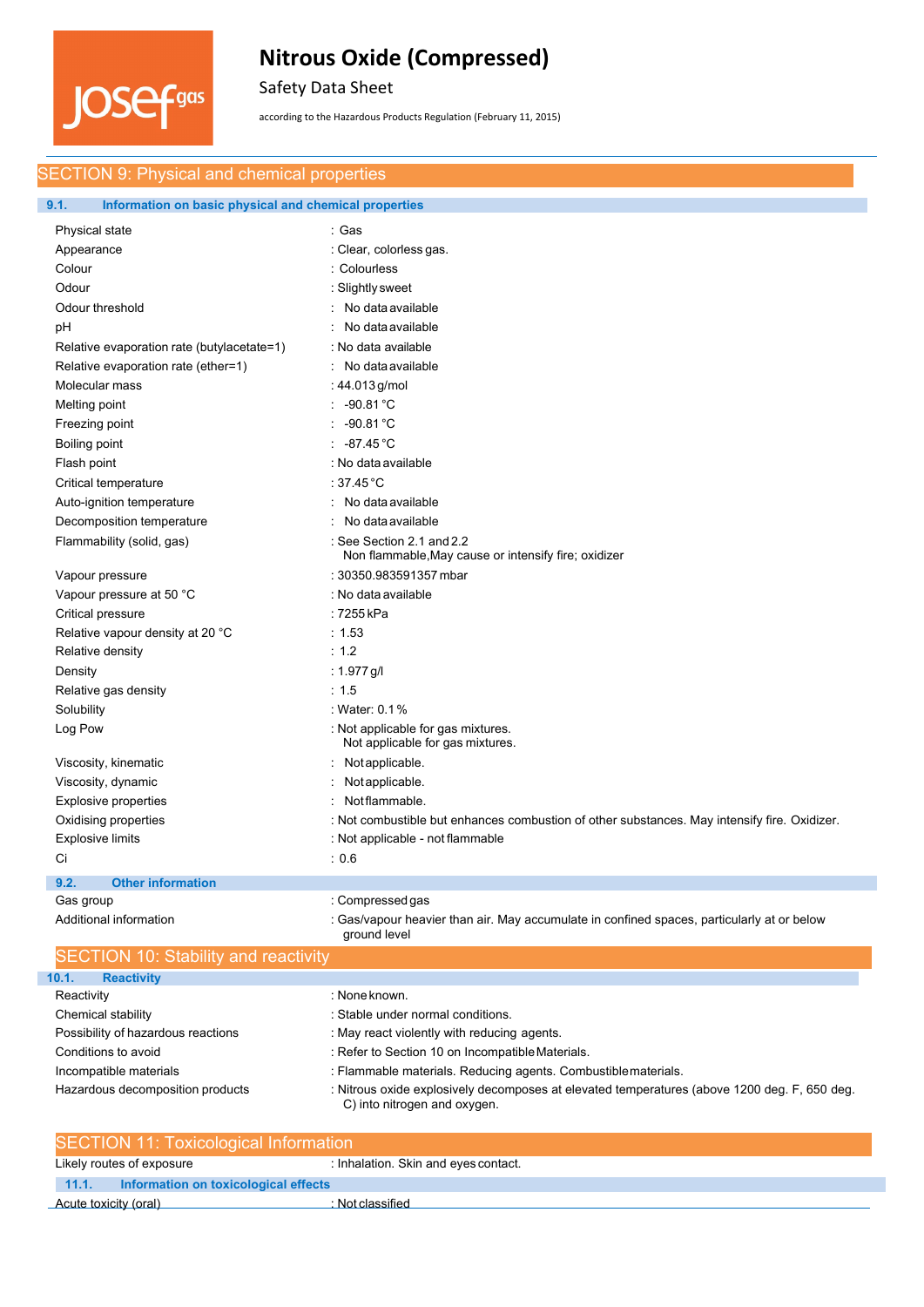

# Safety Data Sheet

according to the Hazardous Products Regulation (February 11, 2015)

| Acute toxicity (dermal)                     | : Not classified                   |
|---------------------------------------------|------------------------------------|
| Acute toxicity (inhalation)                 | : Inhalation:gas: Not classified.  |
|                                             |                                    |
| Nitrous Oxide (Compressed) ( \f )10024-97-2 |                                    |
| LC50 inhalation rat (ppm)                   | 250000 ppm/4h                      |
| ATE CA (gases)                              | 250000 ppmv/4h                     |
|                                             |                                    |
| Nitrous oxide (10024-97-2)                  |                                    |
| LC50 inhalation rat (ppm)                   | 250000 ppm/4h                      |
| Skin corrosion/irritation                   | : Notclassified                    |
| Serious eye damage/irritation               | Not classified<br>٠.               |
| Respiratory or skin sensitization           | : Not classified                   |
| Germ cell mutagenicity                      | Not classified                     |
| Carcinogenicity                             | : Not classified                   |
| Reproductive toxicity                       | Not classified<br>$\sim$           |
| STOT-single exposure                        | May cause drowsiness or dizziness. |

STOT-repeated exposure in the state of the STOT-repeated exposure

Aspiration hazard **in the contract of the contract of the contract of the contract of the contract of the contract of the contract of the contract of the contract of the contract of the contract of the contract of the cont** 

|       | <b>SECTION 12: Ecological information</b> |                                        |
|-------|-------------------------------------------|----------------------------------------|
| 12.1. | <b>Toxicity</b>                           |                                        |
|       | Ecology - general                         | : Classification criteria are not met. |

| 12.2.<br><b>Persistence and degradability</b> |                                     |  |  |  |  |  |
|-----------------------------------------------|-------------------------------------|--|--|--|--|--|
| Nitrous Oxide (Compressed) (10024-97-2)       |                                     |  |  |  |  |  |
| Persistence and degradability                 | No data available.                  |  |  |  |  |  |
| Nitrous oxide (10024-97-2)                    |                                     |  |  |  |  |  |
| Persistence and degradability                 | Not applicable for inorganic gases. |  |  |  |  |  |
| <b>Bioaccumulative potential</b><br>12.3.     |                                     |  |  |  |  |  |
| Nitrous Oxide (Compressed) (10024-97-2)       |                                     |  |  |  |  |  |
| Log Pow                                       | Not applicable for gas mixtures.    |  |  |  |  |  |
| Log Kow                                       | Not applicable for gas mixtures.    |  |  |  |  |  |
| Bioaccumulative potential                     | No data available.                  |  |  |  |  |  |
| Nitrous oxide (10024-97-2)                    |                                     |  |  |  |  |  |
| Log Pow                                       | Not applicable for inorganic gases. |  |  |  |  |  |
| Bioaccumulative potential                     | No data available.                  |  |  |  |  |  |
| <b>Mobility in soil</b><br>12.4.              |                                     |  |  |  |  |  |
| Nitrous Oxide (Compressed) (10024-97-2)       |                                     |  |  |  |  |  |
| Mobility in soil                              | No data available                   |  |  |  |  |  |
| Log Pow                                       | Not applicable for gas mixtures.    |  |  |  |  |  |
| Log Kow                                       | Not applicable for gas mixtures.    |  |  |  |  |  |
| Nitrous oxide (10024-97-2)                    |                                     |  |  |  |  |  |
| Log Pow                                       | Not applicable for inorganic gases. |  |  |  |  |  |

Ecology - soil **Because of its high volatility, the product is unlikely to cause ground or water pollution.** 

**12.5. Other adverse effects**

Effect on ozone layer in the same in the set of the SN one.

SECTION 13: Disposal considerations

**13.1. Disposal methods**

Waste treatment methods : Contact supplier if guidance is required. Do not discharge into any place where its accumulation could be dangerous. Ensure that the emission levels from local regulations or operating permits are not exceeded.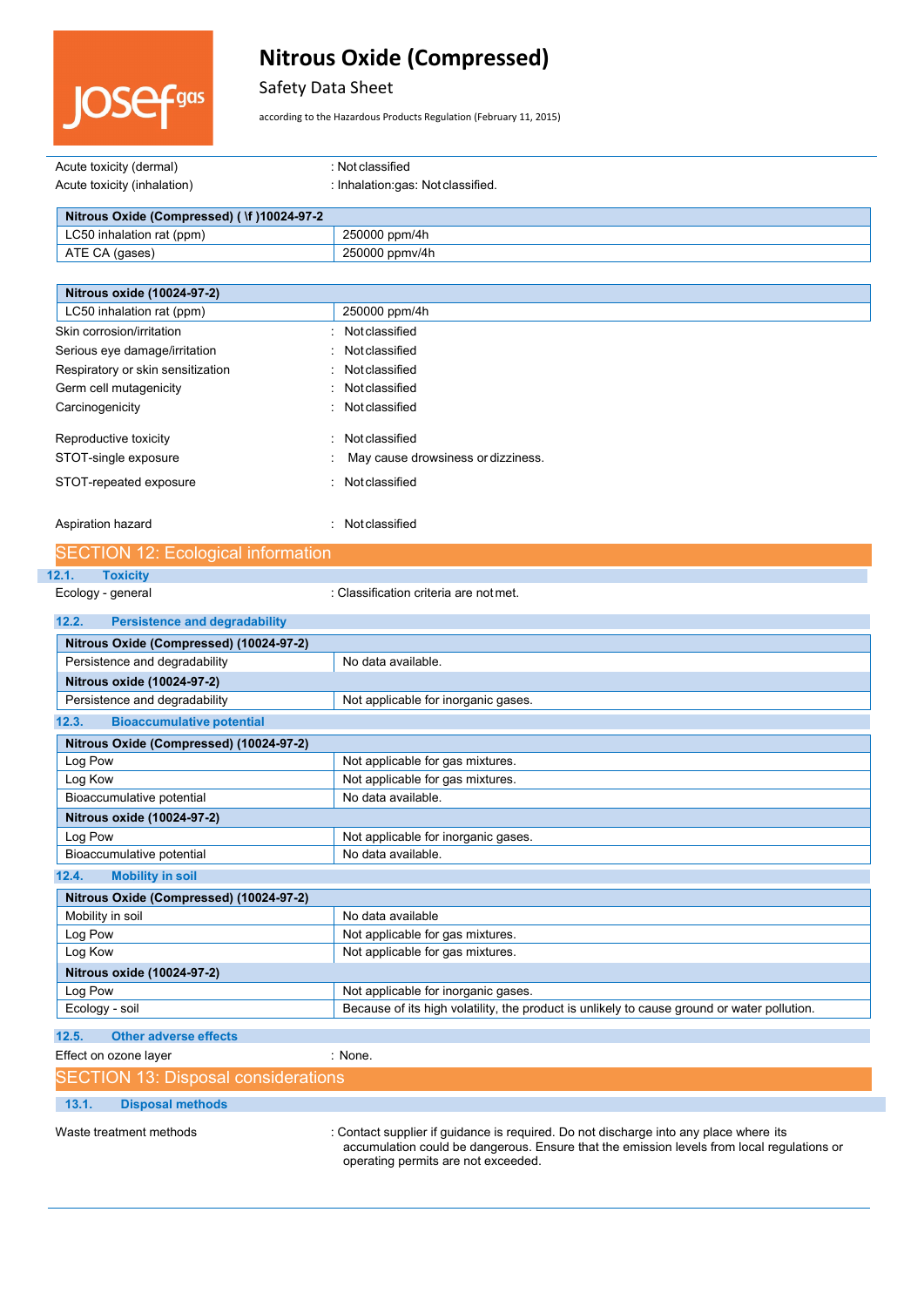

Safety Data Sheet

according to the Hazardous Products Regulation (February 11, 2015)

| <b>SECTION 14: Transport Information</b> |
|------------------------------------------|
|------------------------------------------|

| Product/Packaging disposal recommendations | Refer to the CGA Pamphlet P-63 "Disposal of Gases" available at www.cqanet.com for<br>more guidance on suitable disposal methods. |
|--------------------------------------------|-----------------------------------------------------------------------------------------------------------------------------------|
| Additional information                     | None.                                                                                                                             |

| 14.1.<br><b>Basic shipping description</b>                                                                                                                                 |                                                                                                                                                                                                          |  |  |  |  |
|----------------------------------------------------------------------------------------------------------------------------------------------------------------------------|----------------------------------------------------------------------------------------------------------------------------------------------------------------------------------------------------------|--|--|--|--|
| In accordance with TDG                                                                                                                                                     |                                                                                                                                                                                                          |  |  |  |  |
| <b>Transportation of Dangerous Goods</b>                                                                                                                                   |                                                                                                                                                                                                          |  |  |  |  |
| UN-No. (TDG)<br><b>TDG Primary Hazard Classes</b><br><b>TDG Subsidiary Classes</b><br><b>Transport Document Description</b><br>Proper Shipping Name<br>Hazard labels (TDG) | : $UN1070$<br>: 2.2 - Class 2.2 - Non-Flammable, Non-Toxic Gas.<br>: 5.1<br>: UN1070 NITROUS OXIDE, 2.2 (5.1)<br>: NITROUS OXIDE<br>: 2.2 - Non-flammable, non-toxic gases<br>5.1 - Oxidizing substances |  |  |  |  |
| <b>ERAP Index</b><br>Explosive Limit and Limited Quantity Index<br>Excepted quantities (TDG)                                                                               | : 3000<br>$\therefore$ 0<br>$\therefore$ EO                                                                                                                                                              |  |  |  |  |
| Passenger Carrying Road Vehicle or Passenger                                                                                                                               | Carrying Railway Vehicle Index: 75 L                                                                                                                                                                     |  |  |  |  |
| 14.2.<br><b>Transport information/DOT - USA</b>                                                                                                                            |                                                                                                                                                                                                          |  |  |  |  |
| <b>Department of Transport</b>                                                                                                                                             |                                                                                                                                                                                                          |  |  |  |  |
| DOT NA no.                                                                                                                                                                 | <b>UN1070</b>                                                                                                                                                                                            |  |  |  |  |
| UN-No.(DOT)                                                                                                                                                                | 1070                                                                                                                                                                                                     |  |  |  |  |
| <b>Transport Document Description</b>                                                                                                                                      |                                                                                                                                                                                                          |  |  |  |  |
| Proper Shipping Name (DOT)                                                                                                                                                 | UN1070 Nitrous oxide, 2.2 (5.1)                                                                                                                                                                          |  |  |  |  |
| Contains Statement Field Selection (DOT)                                                                                                                                   | Nitrous oxide                                                                                                                                                                                            |  |  |  |  |
|                                                                                                                                                                            | DOT_TECHNICAL - Proper Shipping Name - Technical (DOT)                                                                                                                                                   |  |  |  |  |
| Class (DOT)                                                                                                                                                                |                                                                                                                                                                                                          |  |  |  |  |
| Division (DOT)                                                                                                                                                             | 2.2 - Class 2.2 - Non-flammable compressed gas 49 CFR 173.115                                                                                                                                            |  |  |  |  |
| Hazard labels (DOT)                                                                                                                                                        | 2.2<br>÷,                                                                                                                                                                                                |  |  |  |  |
|                                                                                                                                                                            | 2.2 - Non-flammable gas<br>5.1 - Oxidiser<br>Ö                                                                                                                                                           |  |  |  |  |
| Dangerous for the environment                                                                                                                                              |                                                                                                                                                                                                          |  |  |  |  |
| DOT Special Provisions (49 CFR 172.102)                                                                                                                                    | : No                                                                                                                                                                                                     |  |  |  |  |
| DOT Packaging Exceptions (49 CFR 173 xxx) :                                                                                                                                | A14 - This material is not authorized to be transported as a limited quantity or consumer                                                                                                                |  |  |  |  |
| DOT Packaging Non Bulk (49 CFR 173.xxx) : DOT                                                                                                                              | commodity in accordance with 173.306 of this subchapter when transported aboard an aircraft.                                                                                                             |  |  |  |  |
| Packaging Bulk (49 CFR 173.xxx)                                                                                                                                            | 306                                                                                                                                                                                                      |  |  |  |  |
|                                                                                                                                                                            | 304                                                                                                                                                                                                      |  |  |  |  |
|                                                                                                                                                                            | 314;315                                                                                                                                                                                                  |  |  |  |  |
| DOT Quantity Limitations Passenger aircraft/rail : 75 kg<br>(49 GFR 173.27)                                                                                                |                                                                                                                                                                                                          |  |  |  |  |